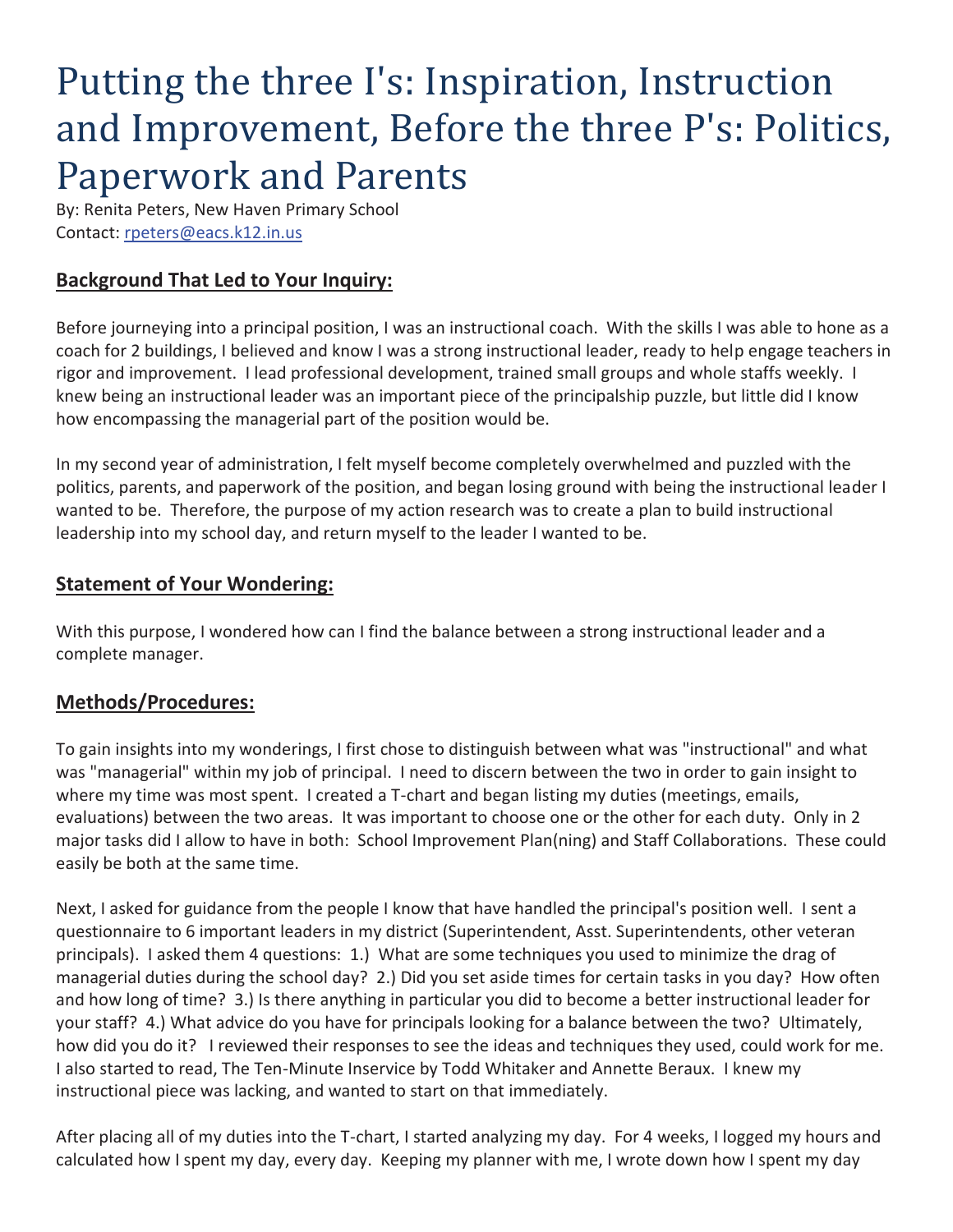(ex.: 8-8:45- 2nd grade Close Reading meeting). At the end of each day, I typed it out and discern if the task was managerial or instructional in nature. I didn't realize how much time I was actually spending on managerial duties. At the end each week, my average school-day time logged on instructional duties was 28%, and on managerial duties was 72%. I thought this could be right, so I looked at my whole time spent during the weeks, not just the school hours. It was worse: 26% instructional and 74% managerial. The results caused me to go back and analyze my weeks. I began to question: Did I really that much time doing that? Did I only devote that much time to that important task?

## **Stating Your Learning and Supporting it with Data:**

As a result of analyzing my data 3 important things I learned include: 1.) I was spending too much time on managerial duties. 2.) I need to streamline my tasks. 3.) I need to prioritize my duties.

I knew I was spending too much time on managerial items, but the data showed the significance of my time spent. My suspicions were confirmed. I'm spending too much time on the salad, and not enough on the turkey and potatoes! When you're thinking about a Thanksgiving meal, what's the most important? It's not the cranberry salad that Aunt Mabel made. I realized that many of my managerial duties could be shared across personnel in the office so I could get to cooking the turkey! I turned over various tasks to our Client Relations and Technology Specialist, to our Secretary, and Student Assistance Specialist.

After reading many of my responses from the questionnaire, one item kept resounding, I needed to streamline my tasks. All of the responses I received referred to scheduling limits. In order for a task to be completed, schedule a time limit, and do your best to make that time limit stick. When creating a time limit for the task, it creates a sense of urgency for the task to be completed and to move on.

I thought I prioritized my time, but it wasn't until I looked at my logs, and reread my questionnaire responses that I realized I wasn't prioritizing at all. I started to question my logged time: Was that incident a true emergency and needed my attention/time right then? Did I need to respond to those emails immediately or could they have waited? Many of my responses on the questionnaires restated the need for making a list and sticking to it. Also, prioritizing the list with 1, 2, 3 or A, B, C was offered. I questioned how many times my list was interrupted, and was it a true interruption.

## **Providing Concluding Thoughts:**

Upon thinking about my action research cycle, I proved that I am a continuous learner. There is always something to improve upon; and the day I say I'm done improving is the day I need to be done with being in education. I learned that my teachers need more turkey and potatoes and less salad from me. They need instructional improvement, not necessarily continuous parental deferment or intervention. Taking these reflections to heart, I implemented a few key insights from my action research, and found my week to be spent 45% on instruction and 55% on managerial duties. I affirmatively realized that I could do this. It was attainable. I can be the instructional leader I want to be. I have realized I need to implement more of the questionnaire ideas/ thoughts further and I need to log my activities once in a while throughout the school year to double check myself.

This action research cycle makes me wonder about the tools that are out there to help administrators streamline and prioritize their duties. Are there systems that work? I also wonder about how I could measure the impact of changes I've made to my day. I wonder how I could measure the differences between the days where my tasks are on managerial overload versus instructional surplus.